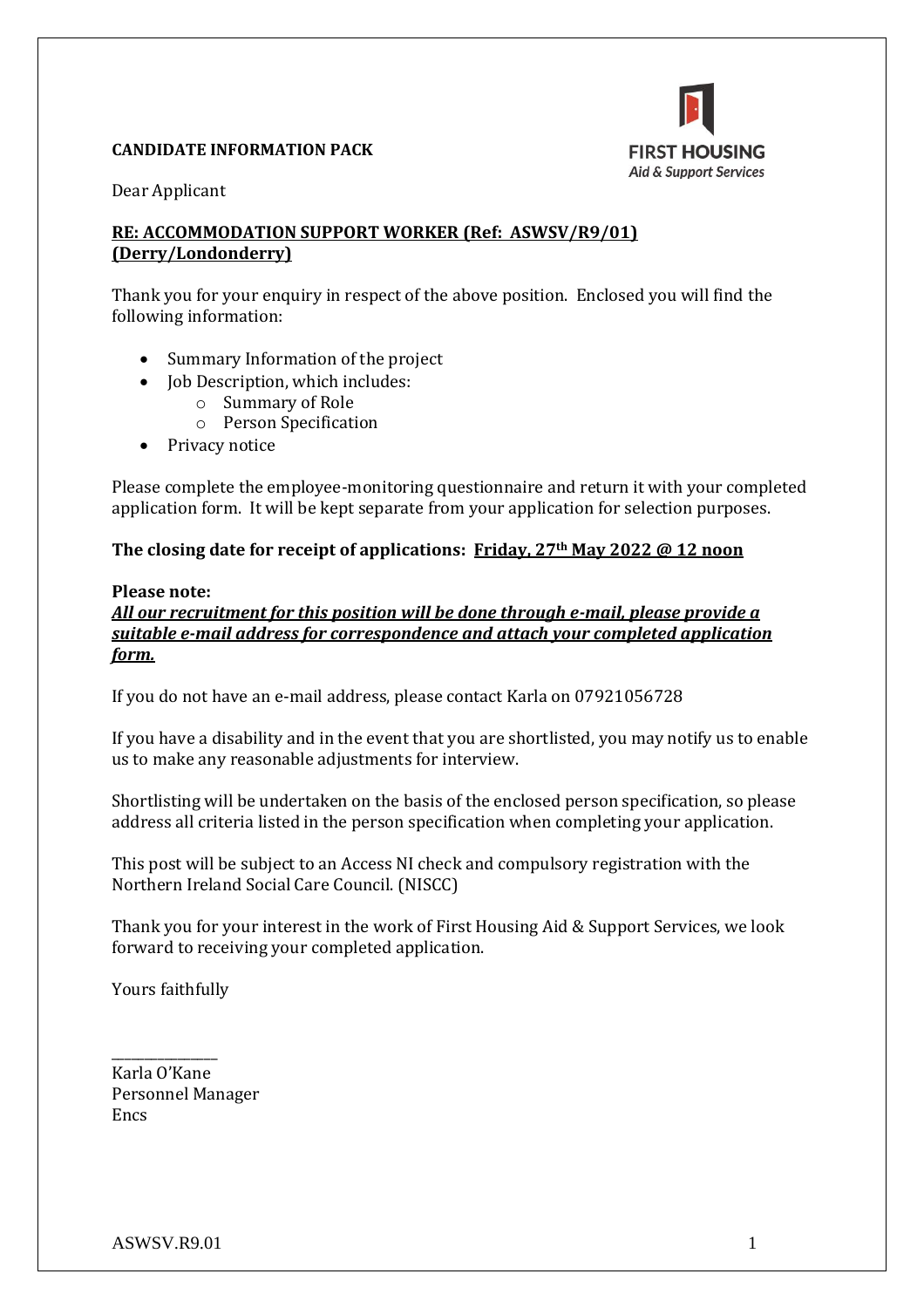## **Information about our Shepherd's View Young Parents' Project**

The Shepherd's View Young Parents' Project provides supported accommodation for young parents' aged 16-25yrs. Some young parents are linked with social services, others have just left their family home due to family breakdown, some have drug and alcohol dependency and all are homeless.

The Project has 16 self-contained fully furnished flats.

We aim to:

- Work in partnership with parents and children developing supportive relationships based on mutual respect and openness, and to offer a range of support to young parents to empower and enable them to maximise their potential as individuals and as parents by promoting opportunities which will enhance the quality of their lives and the lives of their children for them to return to their community of choice.
- Help young parents to maintain and nurture links with immediate/extended family significant others and community.
- Engage other key agencies in working in partnership with young parents towards ensuring that needs are met in a flexible and responsive manner
- Provide an environment that is not only safe, but also stimulating, happy and actively promoting the development of positive self-image with children. There is also an outside play area for parents and children to share.
- Provide opportunities for young parents to attend and participate in several activities that can take place in the Resource room e.g., DVD nights, social gatherings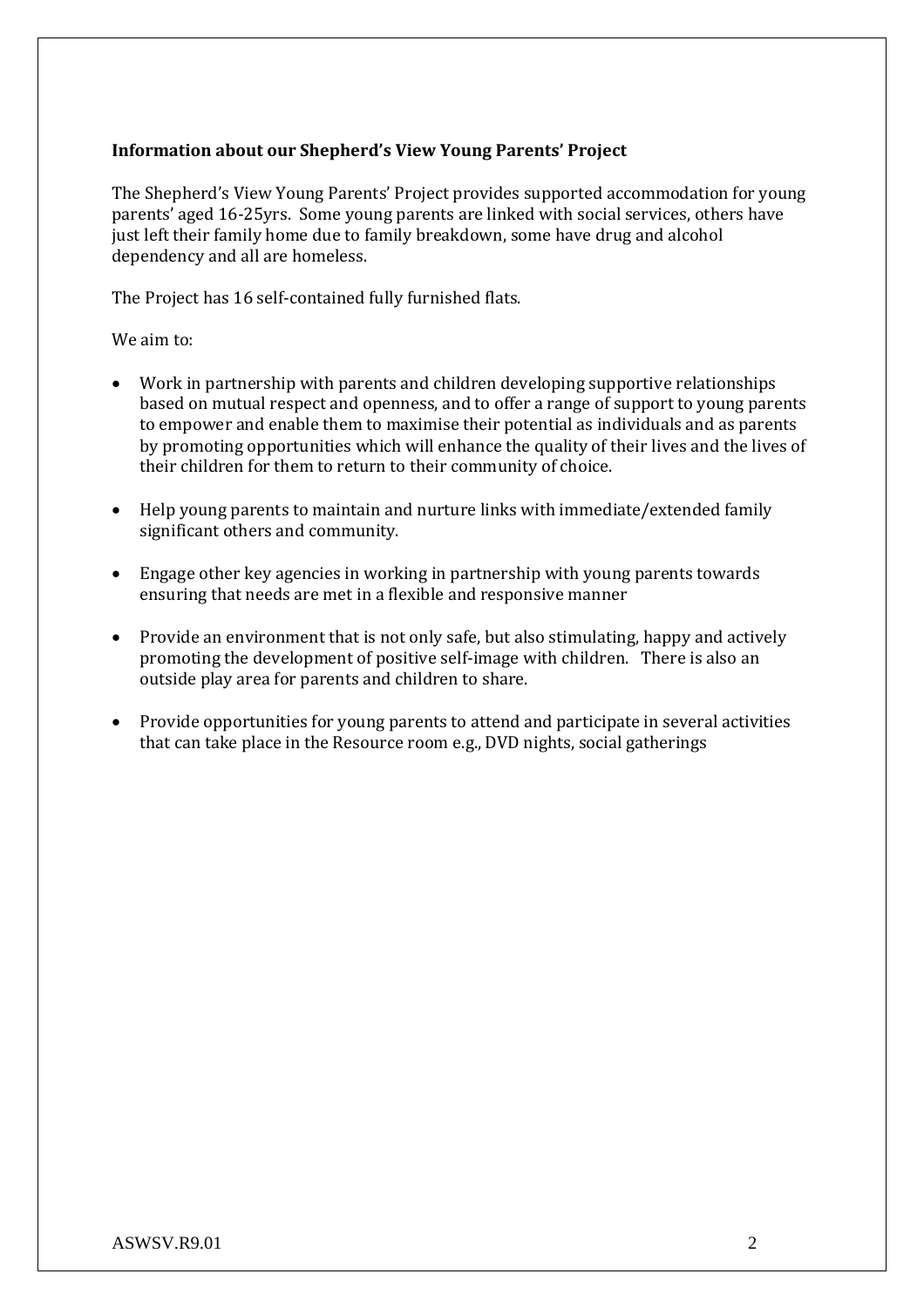# **FIRST HOUSING** Aid & Support Services

## **FIRST HOUSING AID & SUPPORT SERVICES**

## **JOB DESCRIPTION**

| Title:                        | <b>Accommodation Support Worker</b>                                                                                                                                                                                                                        |  |  |
|-------------------------------|------------------------------------------------------------------------------------------------------------------------------------------------------------------------------------------------------------------------------------------------------------|--|--|
| <b>Reports To:</b>            | Manager, Shepherds View                                                                                                                                                                                                                                    |  |  |
| Purpose &<br>Objectives:      | To be part of a team providing residential provision for vulnerable<br>homeless people under appropriate shift pattern cover. Through<br>management structures and systems to meet the accommodation<br>needs of service users through support procedures. |  |  |
|                               | These support procedures will include monitoring, assessment and<br>review of residents as well as ensuring a healthy, safe and secure<br>living environment is maintained.                                                                                |  |  |
| Location:                     | Shepherds View Accommodation Project, Derry/Londonderry.                                                                                                                                                                                                   |  |  |
| <b>Salary</b>                 | $£21,853$ per annum                                                                                                                                                                                                                                        |  |  |
| <b>Hours Of Work</b>          | 37.5 hours per week shift rota basis                                                                                                                                                                                                                       |  |  |
| Probationary<br><b>Period</b> | 6 months                                                                                                                                                                                                                                                   |  |  |
| <b>Annual Leave</b>           | 5 working weeks, exclusive of bank and customary holidays                                                                                                                                                                                                  |  |  |
| <b>Sickness Scheme</b>        | 3 working weeks contractual pay in any 12 month rolling period<br>under current terms and conditions of employment                                                                                                                                         |  |  |
| <b>Pension</b>                | Company pension available, details available on request                                                                                                                                                                                                    |  |  |

## **MAJOR TASKS AND RESPONSIBILITIES:**

- 1. To cover rota duties which includes day, evening and overnight shifts as determined by the needs of the project
- 2. To participate in recording and reporting systems regarding daily events in view of clear communication requirements.
- 3. To read and understand all First Housing policies and standards and implement these within the project.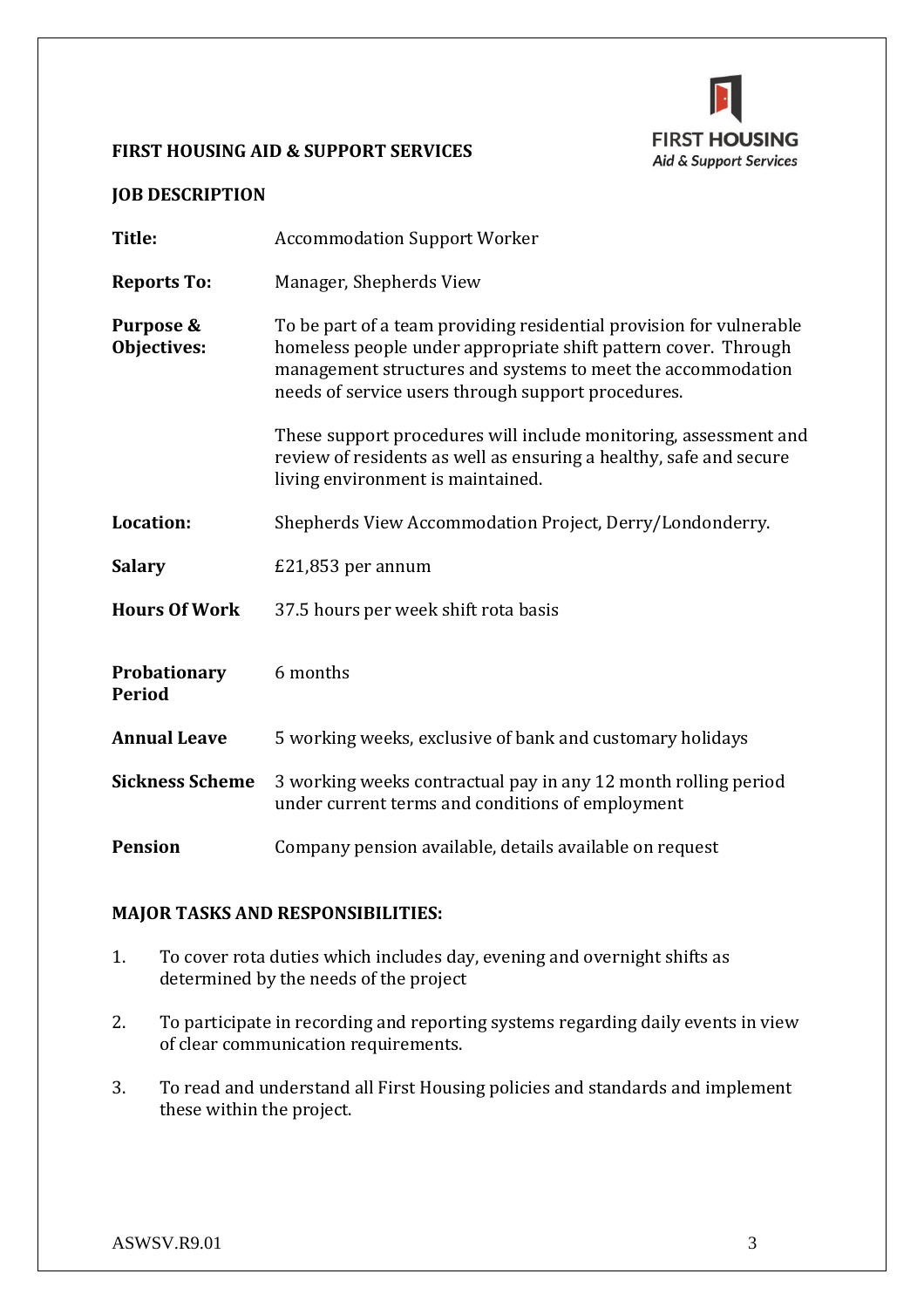- 4. To participate in a range of designated household tasks ensuring the smooth running of the facility.
- 5. To carry out structured weekly support sessions through planned key working meetings fulfilling quality objectives of Supporting People. To carry out a review of support and risk monthly.
- 6. To maintain written case management files under this support structure.
- 7. To carry out work in a way which promotes and encourages proactive service user involvement ensuring that parents are properly consulted and actively involved with the project.
- 8. To maintain confidential and accurate records of all work undertaken and comply with recording standards of First Housing.
- 9. To participate in the implementation of fire safety procedures on a regular and consistent basis. To carry out regular health and safety checks as part of daily working activities, notifying line management of any areas of concern.
- 10. To work within a multi-agency setting.
- 11. To participate in regular supervision and appraisal processes.
- 12. To attend regular staff meetings.
- 13. To attend training as identified and required in relation to personal and professional development.
- 14. To work and maintain First Housing's Child Protection policy and protocols.
- 15. To respect our policy and ability to demonstrate commitment and application, of Equal Opportunities and Anti-Discriminatory Practice.
- 16. To use databases and other electronic management systems focused on service provision improvements and quality outcomes, which will include secure remote access to third party systems such as that of the NIHE.
- 17. To carry out other duties of the post as may be required.

#### **MEETINGS**

• Young people will have regular reviews as required. Support staff will be expected to attend and contribute to all multi disciplinary meetings.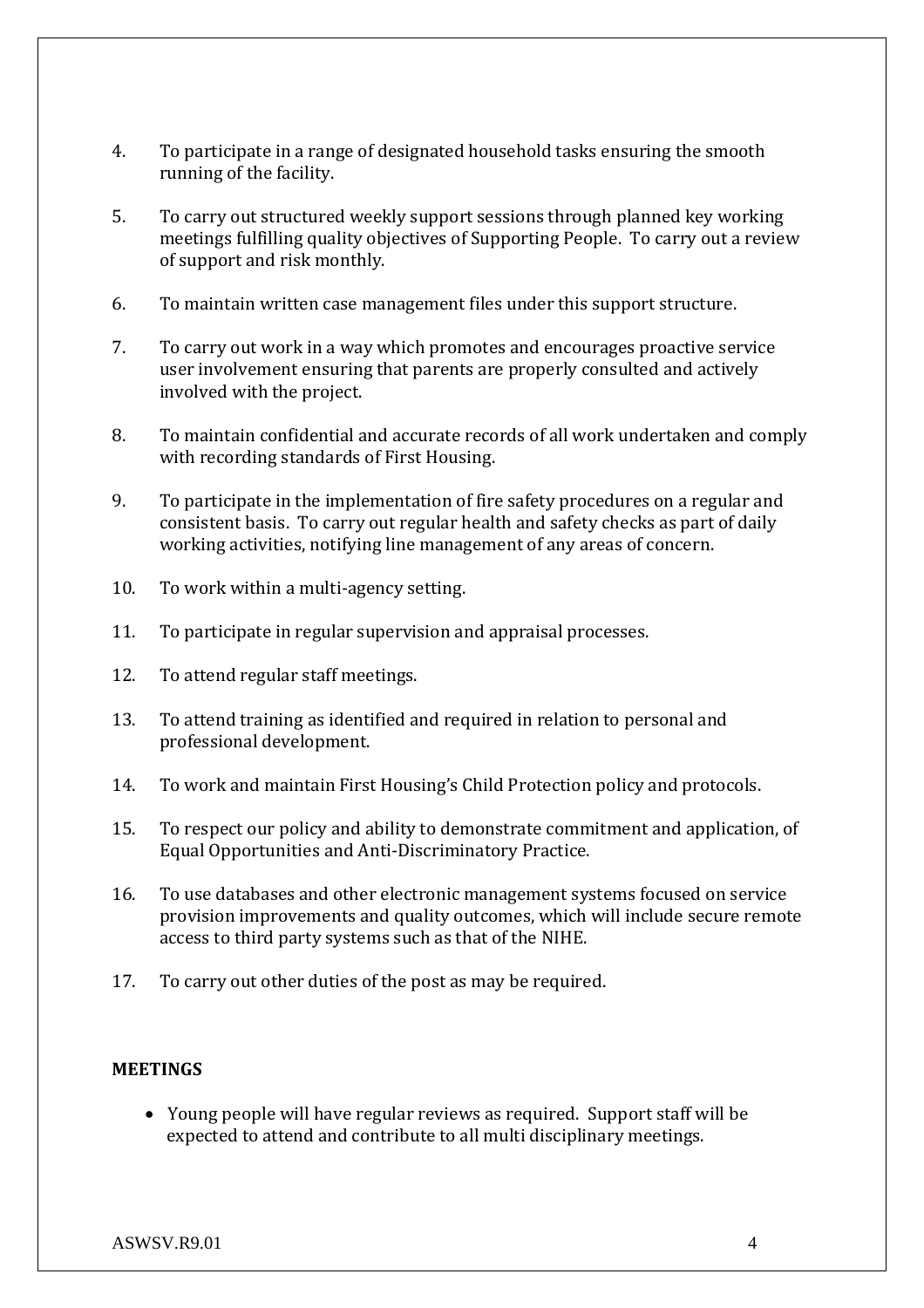- Support staff will be expected to attend regular staff meetings.
- Support staff will be expected to attend regular supervision sessions with Project Manager or Deputy Manager.
- Support Staff will be expected to attend all mandatory training essential to the Post they hold.
- Further training may be identified during supervision and appraisal.

## **RELATIONSHIP WITH FIRST HOUSING**

- To be an active team member, supporting colleagues, being prepared to receive support as necessary and contribute fully to team workload.
- To participate in staff meetings as required.
- To participate in staff development and review.
- To attend training as identified and required in relation to personal and professional development.
- To comply with the policies and procedures in place that meet with health and safety legislation.
- To respect our policy of promoting equality/valuing diversity.
- All staff members are required to adhere to the implementation of recording and monitoring procedures as set out within the 'Supporting People' Quality Monitoring Tool.
- To ensure adherence to Northern Ireland Social Care Council standards of conduct and practice (where NISCC registration is required)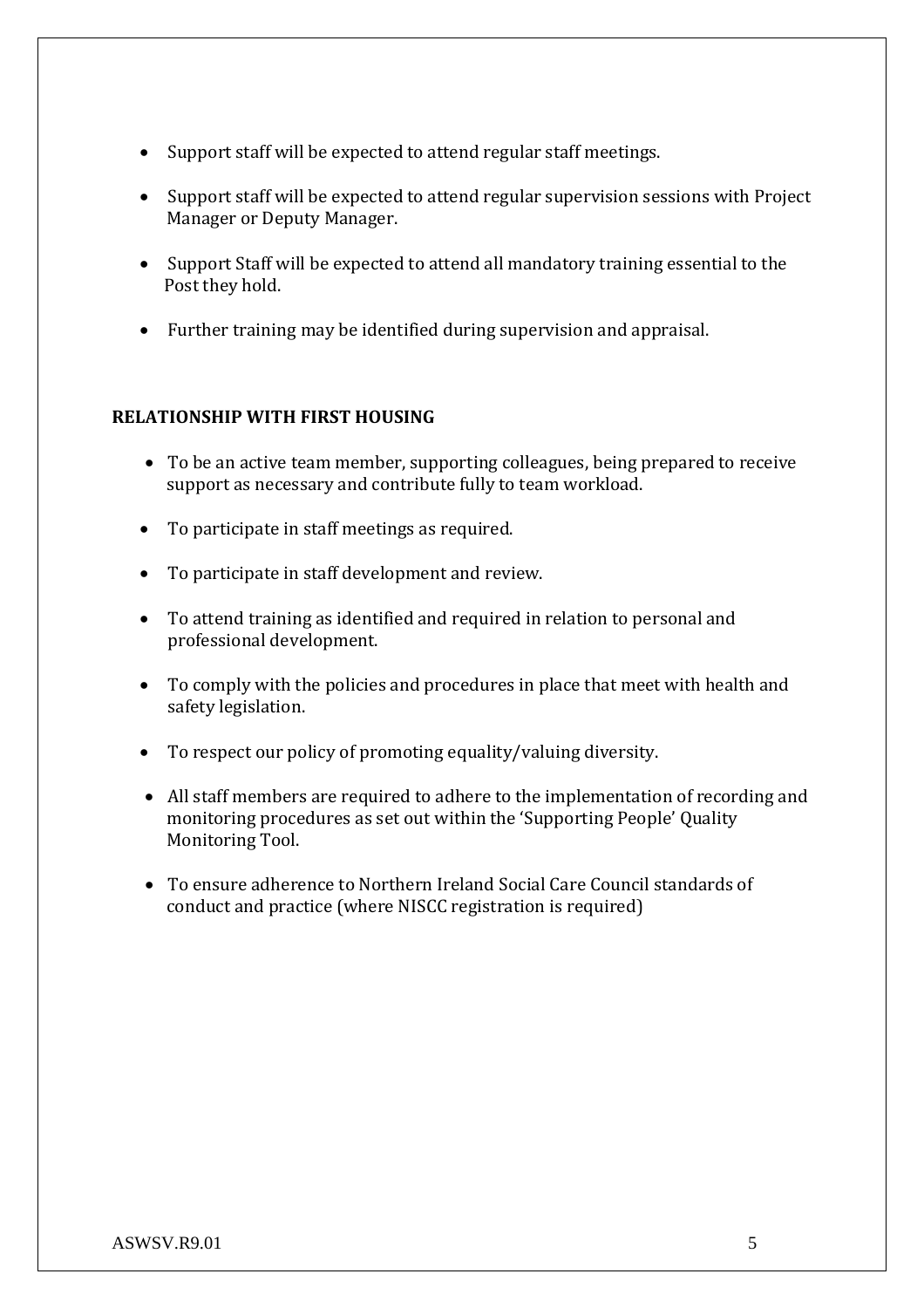## **PERSON SPECIFICATION Accommodation Support Worker, Shepherds View (ASWSV.R9.01)**

| Requirement                                                                                                                                                               | <b>Essential</b><br>or<br>Desirable? | <b>How Assessed?</b>                                |
|---------------------------------------------------------------------------------------------------------------------------------------------------------------------------|--------------------------------------|-----------------------------------------------------|
| <b>Qualifications / Education / Training:</b><br>Minimum of three GCSEs at grade C or<br>above (or equivalent) including English<br>Language                              | Essential                            | Via application<br>form/appropriate<br>certificates |
| A relevant recognised qualification in<br>health and social care or equivalent<br>(NVQ level II)                                                                          | Essential                            | Via application<br>form/appropriate<br>certificates |
| <b>Experience:</b><br>At least two years recent experience of<br>working in accommodation or<br>community work setting with vulnerable<br>young parents 16 - 25 year olds | Essential                            | Via application form/<br>interview/references       |
| Working with people that are homeless<br>or those leading an unsettled lifestyle                                                                                          | Essential                            | Via application<br>form/interview/references        |
| Assessment interviewing                                                                                                                                                   | Essential                            | Via application<br>form/interview/references        |
| Managing a caseload                                                                                                                                                       | Essential                            | Via application<br>form/interview/references        |
| Providing a frontline service to the<br>public                                                                                                                            | Essential                            | Via application<br>form/interview/references        |
| The post holder must be able to<br>demonstrate a good<br>attendance/performance work record                                                                               | Essential                            | Via application<br>form/interview/references        |
| Ability to deliver concise recording<br>systems and reports                                                                                                               | Essential                            | Via application form and<br>interview               |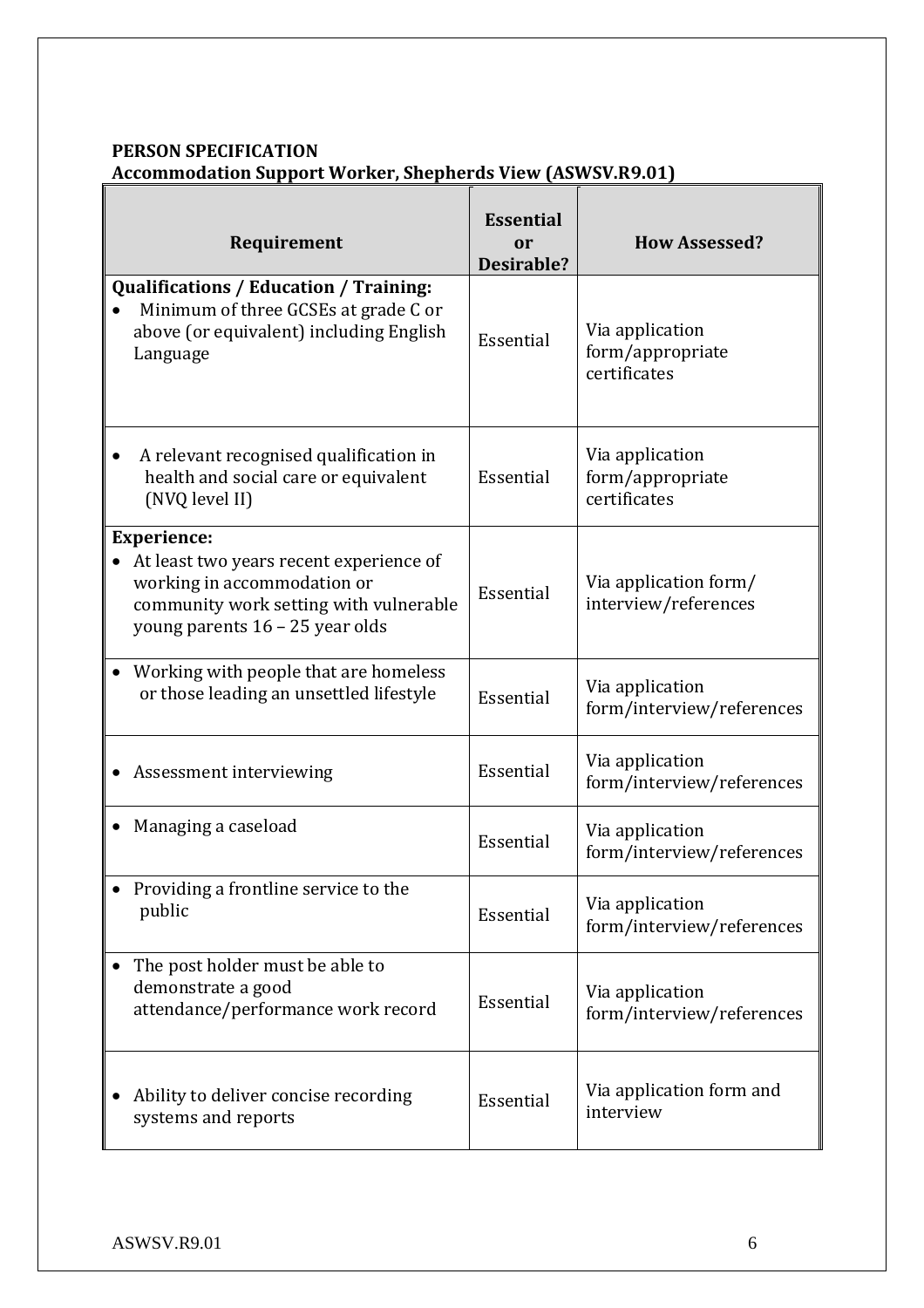| Requirement                                                                                                                            | <b>Essential</b><br>or<br>Desirable? | <b>How Assessed?</b>                         |
|----------------------------------------------------------------------------------------------------------------------------------------|--------------------------------------|----------------------------------------------|
| • Ability to work effectively and meet<br>deadlines                                                                                    | Essential                            | Via application form and<br>interview        |
| Knowledge:<br>Knowledge of the support needs of<br>vulnerable parents (16 - 25 years)                                                  | Essential                            | Via interview                                |
| Knowledge of Adults at Risk/Child<br><b>Protection Policy and Procedure</b>                                                            | Desirable                            | Via interview                                |
| Knowledge of the work of the statutory,<br>voluntary agencies associated with<br>Homelessness                                          | Desirable                            | Via interview                                |
| <b>Skills &amp; Competencies:</b><br>Excellent interpersonal and<br>communication skills, particularly able<br>to work with the public | Essential                            | Via interview/application<br>form/references |
| Competent in the use of IT software such<br>as word processing, databases, internet<br>and e-mail                                      | Essential                            | Via interview/application<br>form/references |
| Flexible, approachable and can work<br>under pressure                                                                                  | Essential                            | Via references/interview                     |
| Able to work both independently and as<br>part of a team.                                                                              | Essential                            | Via references/interview                     |
| Willingness to take managerial direction.                                                                                              | Essential                            | Via references/interview                     |
| Excellent organisational skills and ability<br>to prioritise workloads to deliver within<br>agreed deadlines                           | Essential                            | Via interview/references                     |
| Ability to work with challenging<br>behaviour                                                                                          | Essential                            | Via interview/references                     |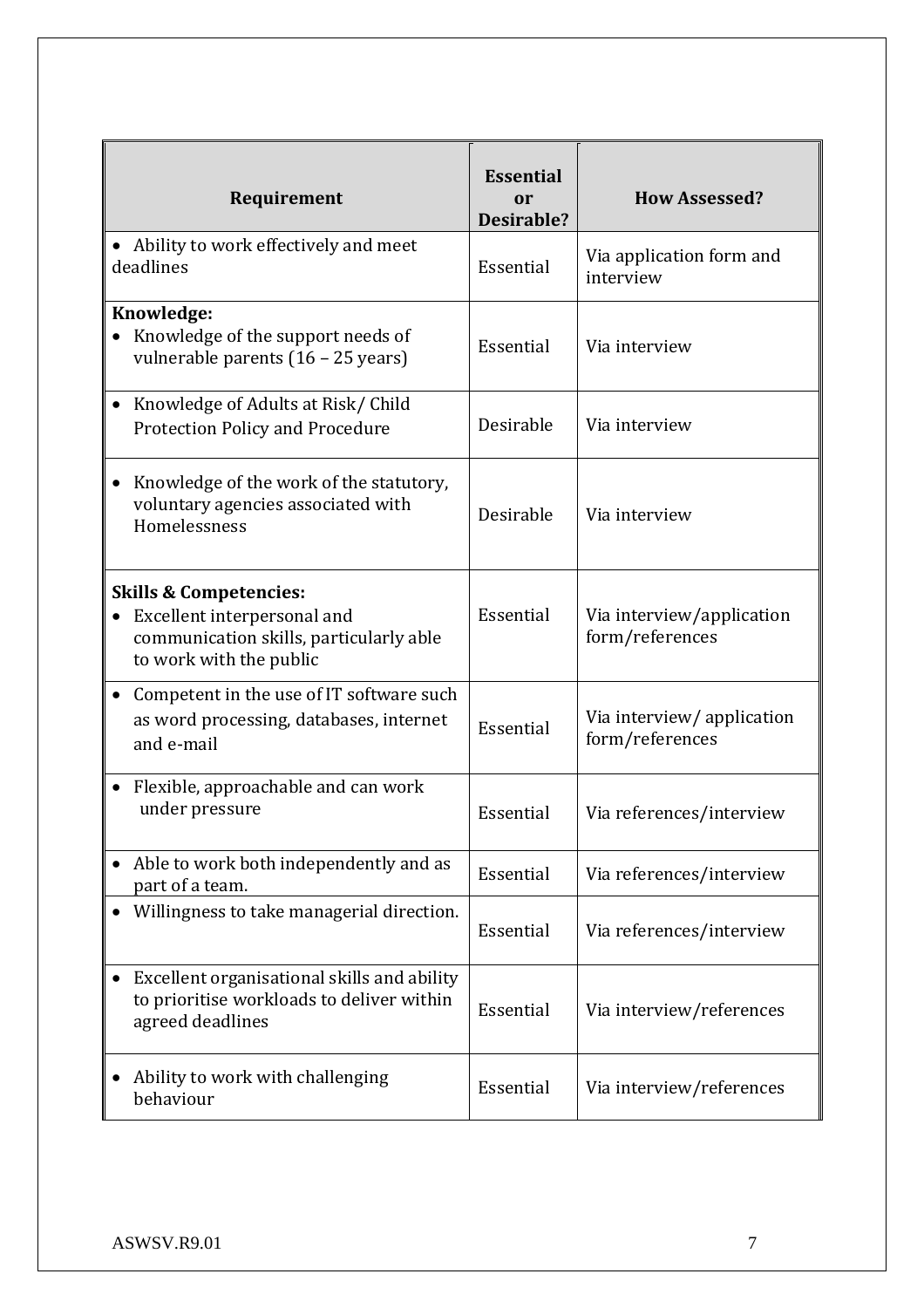| Requirement                                                                                                            | <b>Essential</b><br>or<br>Desirable? | <b>How Assessed?</b>                  |
|------------------------------------------------------------------------------------------------------------------------|--------------------------------------|---------------------------------------|
| <b>Personal Attributes:</b><br>Ability to retain confidence and<br>discretion.                                         | Essential                            | Via references/interview              |
| Other:<br>No health problems which would<br>le<br>adversely affect ability to carry out all<br>the duties of the post. | Essential                            | Via application form and<br>interview |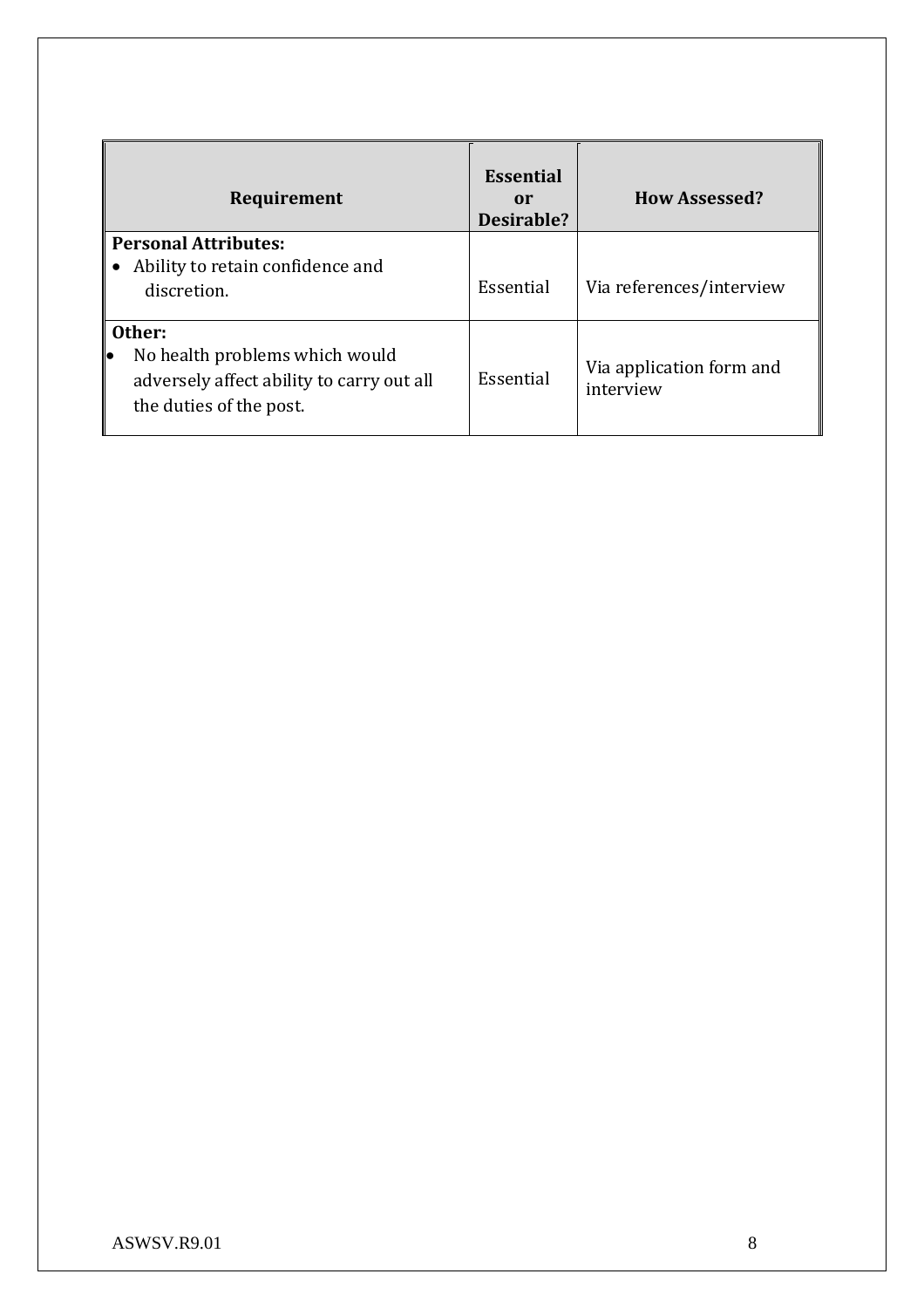**THIS PAGE HAS BEEN INTENTIONALL LEFT BLANK**